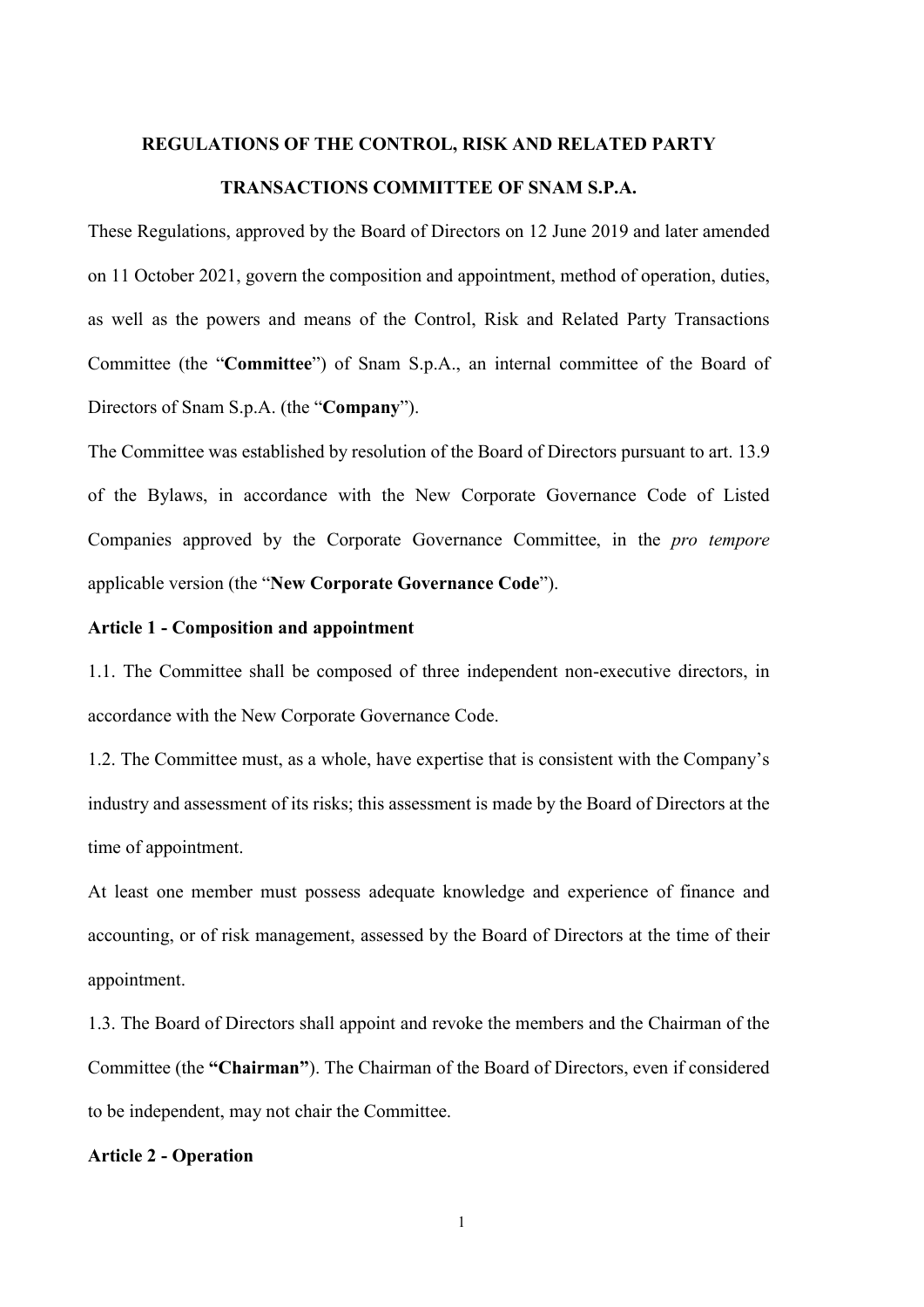2.1. The Chairman plans and coordinates the Committee's activities, represents it, convenes and directs its meetings and ensures that adequate information on the items on the agenda is provided to all members. If absent or in case of his or her impediment, the oldest member of the Committee present shall preside. The Secretary of the Board of Directors or a resource it has selected from the Legal Department acts as Secretary of the Committee (the "Secretary") and assists the Chairman in the execution of his or her duties.

2.2. The Chairman may invite to individual meetings the Chairman of the Board of Directors, the Chief Executive Officer ("CEO") and the other Directors as well as, informing the CEO, the representatives of the relevant company departments, external consultants or any other person, even from outside the company, whose presence may contribute to the better performance of the Committee's duties. The Chairman of the Board of Statutory Auditors, or another member designated by him or her, participates in the Committee meetings and in any case the other standing auditors may also participate.

The chairmen of the committees set up within the Board of Directors may call joint meetings of such committees.

All the aforementioned persons are bound by the confidentiality obligations set out in Article 5 below.

2.3. The Committee shall meet, when convened by the Chairman, as per the calendar approved annually by the Committee itself - with the frequency needed to discharge its duties - in any case at least every three months - and, in any event, when a meeting is necessary or opportune. If the Chairman of the Board of Statutory Auditors should consider it necessary, he/she may ask the Chairman to call a meeting of the Committee.

The proposal concerning the planning of meetings and the related calendar is brought to the attention of the Committee by the Chairman, who is supported in this by the Secretary. The Secretary ensures coordination between the Committee's meetings and the meetings of the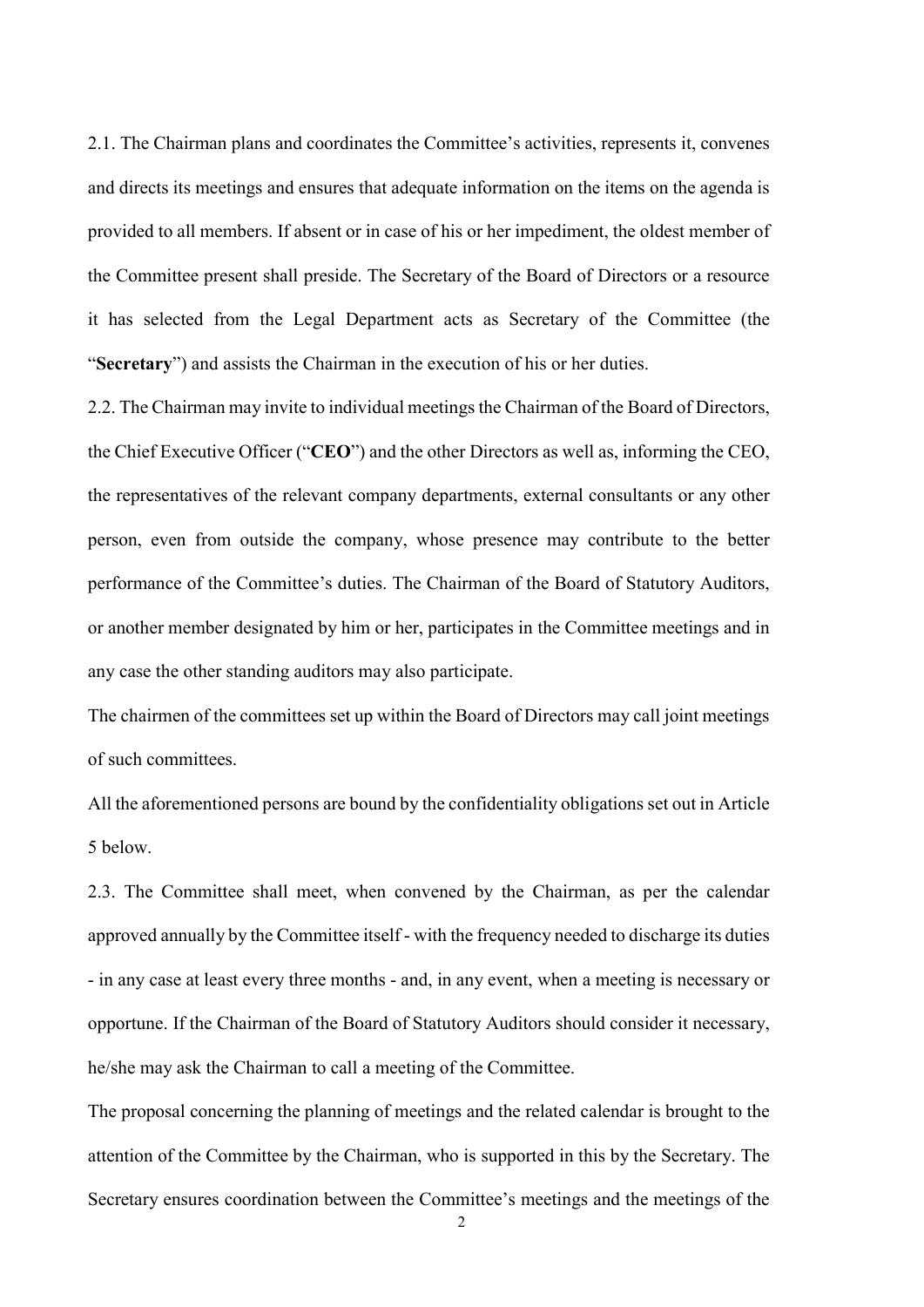Board of Directors as well as, where necessary or appropriate, between the Committee's meetings and those of other committees established within the Board of Directors.

2.4. The call notice is sent by the Secretary on the Chairman's instructions in such a way as to ensure the confidentiality of the data and information contained therein.

As a rule, the notice is sent by e-mail to the Committee members and made available to them by uploading it to the section of the digital portal to which the Committee members have access on a confidential basis at least 5 (five) days before the date set for the meeting. In case of need and urgency, said notice may be sent, via e-mail, at least 12 (twelve) hours before the time set for the meeting. The notice is sent for information to the Chairman of the Board of Directors, the CEO, and the Chairman of the Board of Statutory Auditors or another Statutory Auditor indicated by the latter.

Before its transmission, the Secretary shall check that the matters to be dealt with relating to the meetings of the Board of Directors have been included in the agenda.

2.5. The notice shall contain an indication of the location, normally the Company's registered offices, and the date and time of the meeting, as well as a list of the matters to be dealt with. The Committee may meet by videoconferencing and/or teleconferencing, provided that all participants can be identified, have access to the documentation under consideration and are able to follow the discussion and participate in real time in the discussion of the topics considered. In any case, the speakers are required to attend the company offices in person, unless exceptions are authorised by the Chairman. The meeting is considered held in the place where the Chairman is located.

2.6. Any documentation on the matters on the agenda shall be made available to the members, by the Secretary, at least 5 (five) days before the date of the meeting, except in cases of necessity and urgency. However, it is understood that, if the information notice is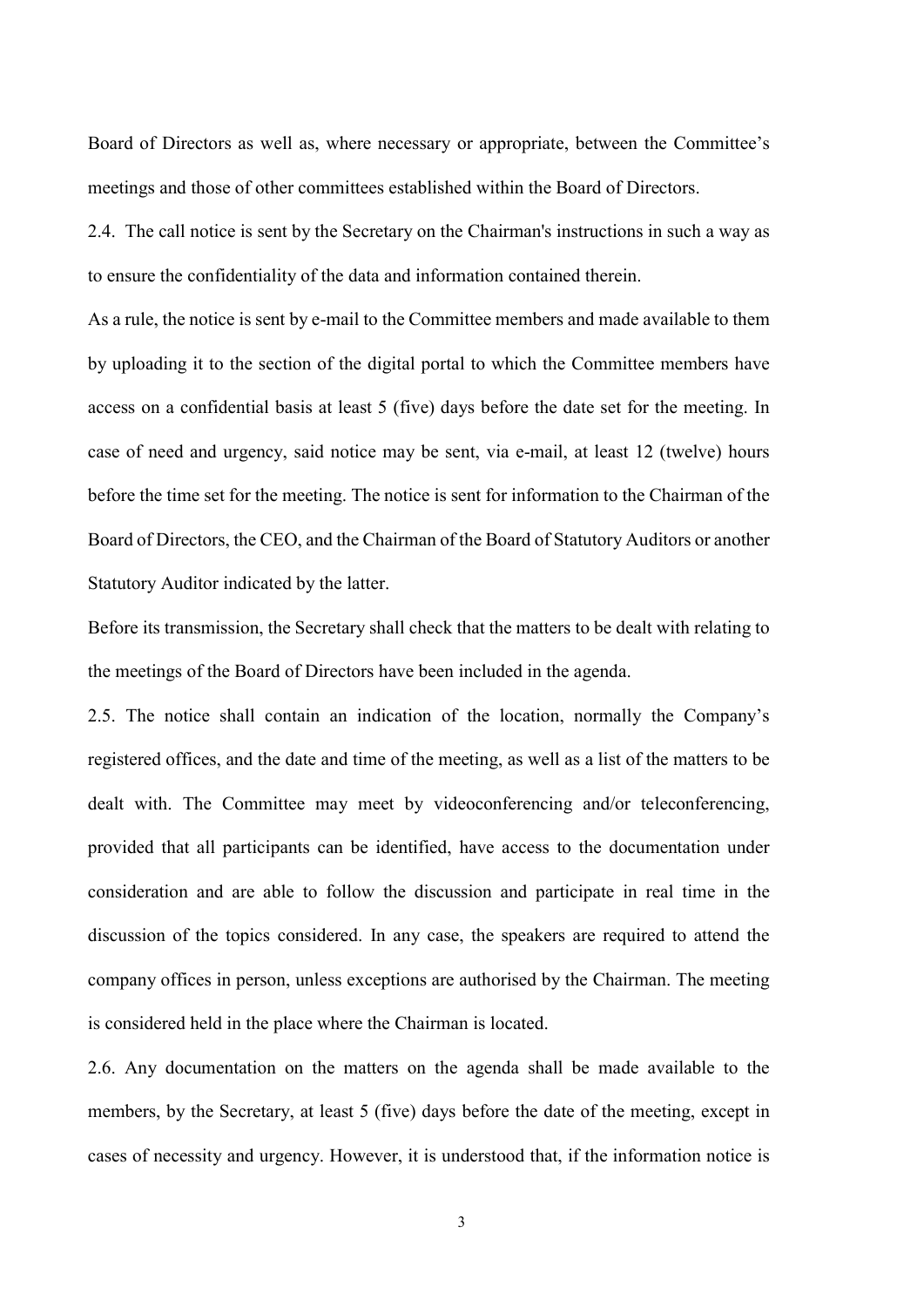not sent out within the aforementioned deadlines, adequate and timely in-depth studies will take place at the meeting.

The Secretary makes the documentation available to the members by uploading it to the section of the digital portal to which the Committee members have confidential access or in other agreed forms, in any case in such a way as to ensure the confidentiality of the information and data transmitted.

If the documentation made available to the Committee members is particularly complex and extensive, the Chairman, with the help of the Secretary, shall ensure that it is accompanied by a summary setting out the most significant and relevant points so that the items on the agenda can be examined.

2.7. The Committee shall be validly constituted in the presence of a majority of the serving members, and resolves by absolute majority of those present. In case of deadlock the Chairman shall have the casting vote.

The Committee members shall ensure an average attendance at Committee meetings of no less than 80% of the meetings held during the financial year, unless they have justified reasons.

2.8. The Secretary shall draw up the minutes of the meetings. For the sole purpose of facilitating the minuting of the meeting, the Committee meetings, at the request of the Chairman, may be recorded by audio equipment; any such recordings and any transcriptions shall be kept only until the relevant minutes are approved. The draft minutes are submitted to the Chairman and the other members for any observations, and the minutes are normally approved at the next meeting.

The minutes are signed by the Chairman and the Secretary of the meeting and are made available to the members of the Board of Directors and the Board of Statutory Auditors in the appropriate section of the Digital Portal.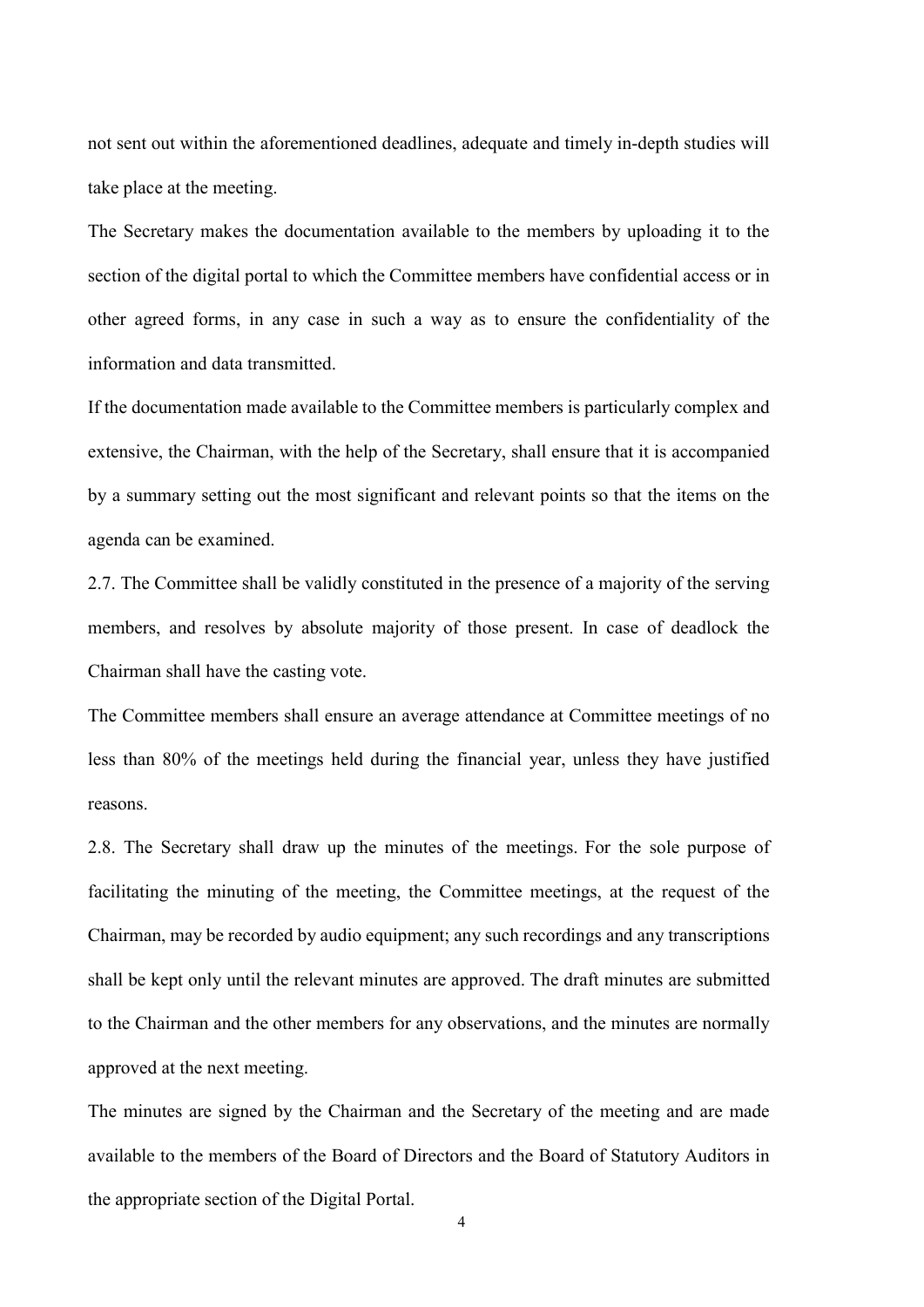## Article 3 - Duties

3.1. The Committee conducts preliminary investigations for the Board of Directors and provides it with advice and recommendations, and supports its assessments and decisions regarding the internal control and risk management system as well as decisions regarding the approval of the periodic financial and non-financial reports.

In particular, in assisting the Board of Directors, the Committee performs the following functions:

- a) evaluates, having consulted the Officer responsible for the preparation of financial reports, the company appointed to perform a legal audit of the accounts and the Board of Statutory Auditors, the proper use of accounting standards and their consistency for the purposes of preparing the consolidated financial statements;
- b) assesses whether the periodic financial and non-financial information is suitable to correctly represent the company's business model, its strategies, the impact of its business and the performance achieved, in coordination with the Company's Environmental, Social and Governance Committee ("ESG Committee");
- c) it examines the content of the periodic non-financial information relevant to the internal control and risk management system;
- d) it expresses opinions on specific aspects relating to the identification of the main corporate risks and supports the Board of Directors' assessments and decisions relating to the management of risks deriving from prejudicial facts of which the Board of Directors has become aware;
- e) it examines the periodic and particularly relevant reports prepared by the Senior Vice President of Internal Audit;
- f) it monitors the independence, suitability, effectiveness and efficiency of the Internal Audit Department;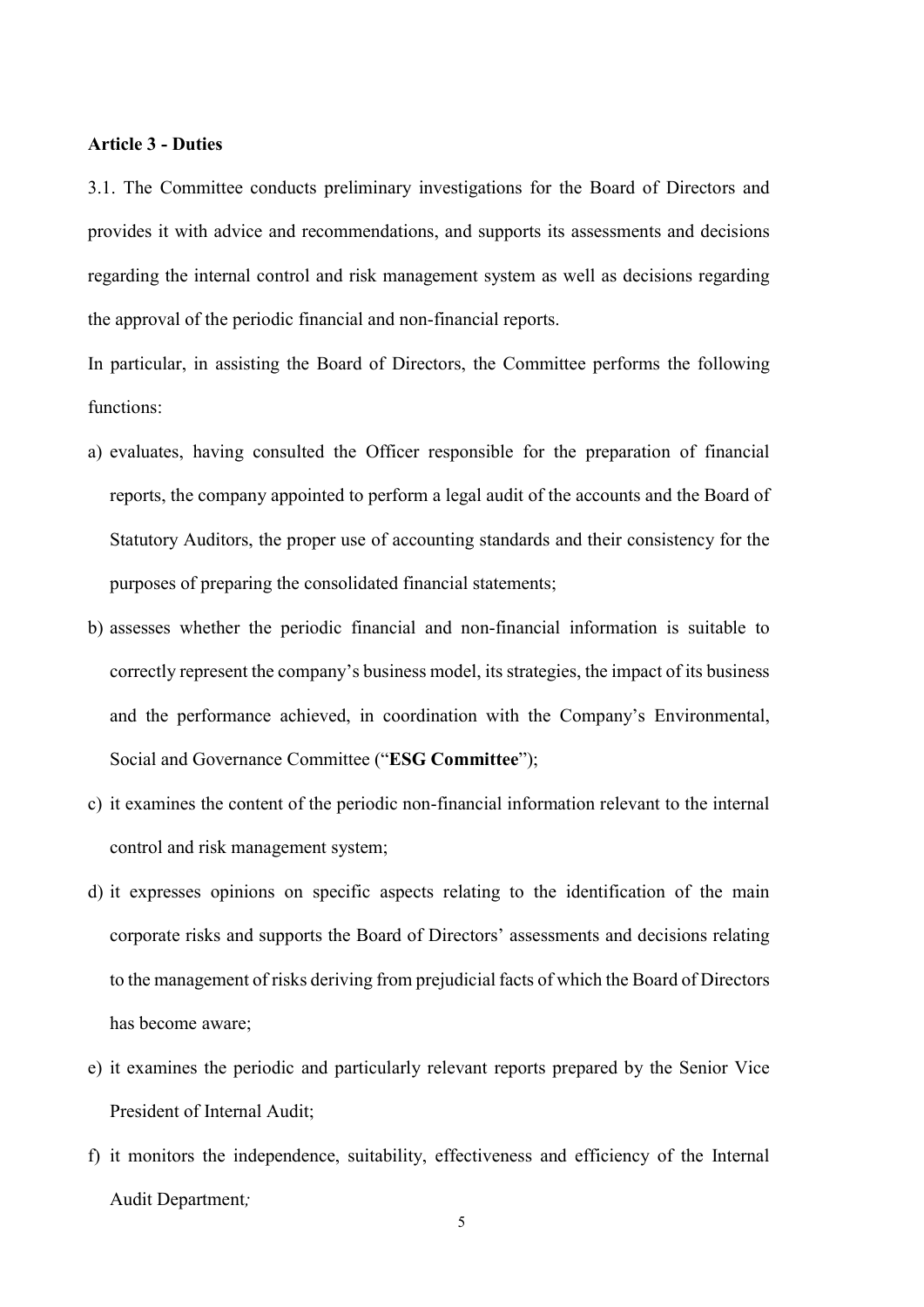- g) it may ask the Senior Vice President of Internal Audit to carry out audits of specific operational areas, giving notice of this to the Chairman of the Board of Statutory Auditors, the Chairman of the Board of Directors and the CEO;
- h) it expresses its opinion of the proposals put forward by the Director in charge of the internal control and risk management system, in agreement with the Chairman, to the Board of Directors, (i) relating to the appointment, dismissal and remuneration of the Senior Vice President of Internal Audit, in line with the Company's compensation policies; and (ii) with a view to ensuring that the latter has sufficient resources to fulfil their duties;
- i) adopts the appropriate initiatives in situations where it receives news and/or information from the CEO on problems and critical issues that emerged during the performance of the latter's activities, as the person in charge of setting up and maintaining the internal control and risk management system or which the CEO in any case has received information about.
- 3.2. The Committee also supports the Board of Directors with:
- 1. defining the guidelines of the internal control and risk management system in line with the Company's strategies - including, in coordination with the ESG Committee, the correct identification of risks that are significant from a sustainability perspective, also for the purposes of preparing non-financial disclosures , pertaining to the Company and its subsidiaries, and that they are adequately measured, managed and monitored, as well as determining the degree of compatibility of such risks with a management consistent with the strategic objectives identified;
- 2. at least once a year, assess the adequacy of the internal control and risk management system, given the characteristics of the Company and the risk profile assumed, and also its efficacy;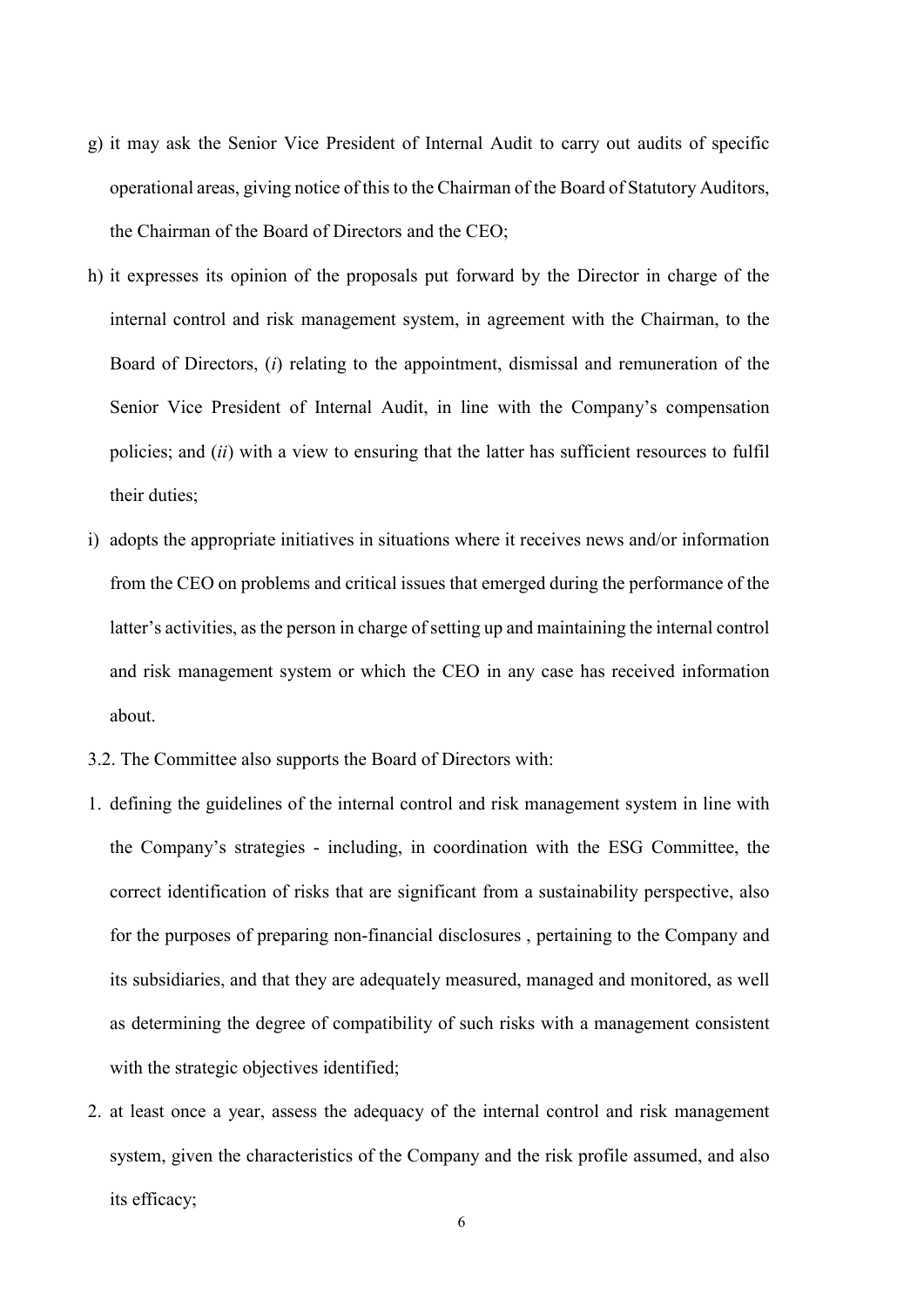- 3. the periodic approval, at least once a year, of the Audit Plan prepared by the Senior Vice President of Internal Audit, having consulted the Board of Statutory Auditors and the CEO;
- 4. the assessment of the appropriateness of adopting measures to ensure the effectiveness and impartiality of the other company departments involved in the controls (such as the risk management, legal and non-compliance risk departments), checking that these departments have adequate professionalism and resources;
- 5. resolutions on the composition, amendments and supplements of the watch structure pursuant to art. 6, subsection 1, letter b), of Legislative Decree 231/2001;
- 6. the description, in the Corporate Governance and Ownership Structure Report, of the main characteristics of the internal control and risk management system and the methods of coordination among the subjects involved, indicating the national and international best practices of reference, as well as the overall assessment of the adequacy of the system itself and an adequate explanation of the choices made regarding the composition of the watch structure referred to in the previous point;
- 7. the evaluation, after consulting the Board of Statutory Auditors, of the results presented by company appointed to perform a legal audit in any letter of suggestions and in the additional report addressed to the control body.

3.3 The Committee also undertakes the additional duties assigned to it by the Board of Directors in relation to transactions in which directors or statutory auditors have an interest and with related-parties, in accordance with the terms and methods set out in the Guidelines annexed to these Regulations<sup>1</sup>.

-

<sup>&</sup>lt;sup>1</sup>The Guideline entitled "Transactions involving the interests of the Directors and Statutory Auditors and transactions with related parties", was approved by the Board of Directors of Snam S.p.A. pursuant to and for the purposes of article 2391-bis of the Italian Civil Code, and of Consob Resolution no. 17389 of 23 June 2010 entitled "Regulation on transactions with related parties", after receiving the favourable and unanimous opinion of the Control, Risk and Related Party Transactions Committee.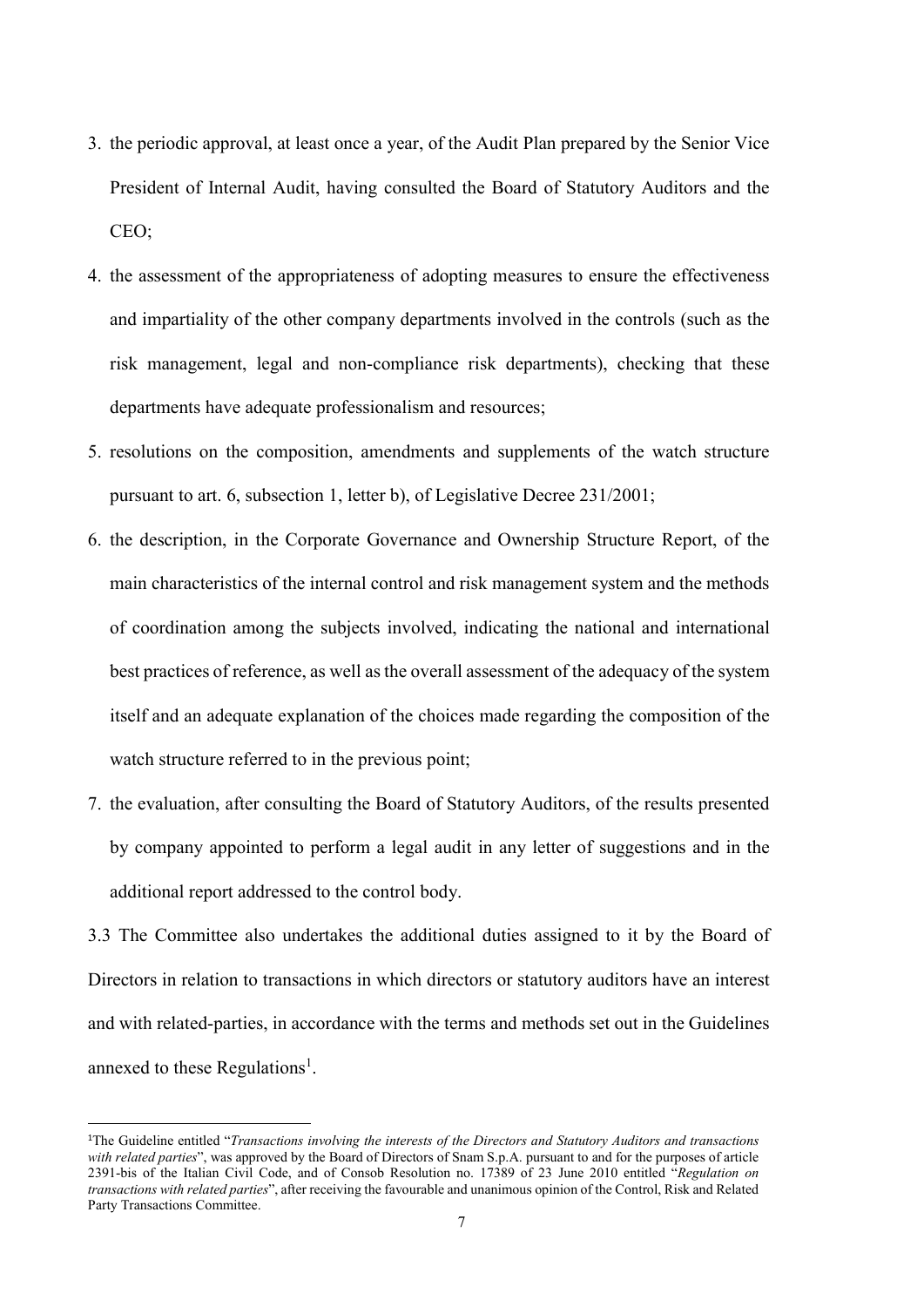3.4. The Committee receives the periodic reports prepared by the Senior Vice President of Internal Audit containing adequate information on the activity of the latter, the ways in which risk management is carried out, and on the compliance of the plans defined to contain them. These reports shall contain an assessment of the suitability of the internal control and risk management system. The Committee also receives the reports prepared by the Senior Vice President of Internal Audit on particularly important events.

3.5. The Board of Statutory Auditors and the Committee promptly exchange information relevant for the performance of their respective duties.

At least every three months, the Board of Statutory Auditors and the Committee shall receive and collect from the control departments Internal Audit, Risk Management, Compliance, and from the independent auditing firm, relevant information on the controls carried out and on any weaknesses or critical points or anomalies encountered.

3.6. The Board of Statutory Auditors and the Committee shall meet at least every three months to evaluate the results that have emerged.

3.7. The Committee receives the half-yearly report on the activities carried out by the watch structure appointed pursuant to art. 6, subsection 1, letter b), of Legislative Decree 231/2001 and meets the watch structure, together with the Board of Statutory Auditors, during the examination of the aforementioned half-yearly report.

3.8. The Committee reports to the Board, at least once every six months and no later than the latest date for the approval of the annual and six-monthly financial report, on the activities it has carried out, at the meeting specified by the Chairman of the Board of Directors; in any event, after each meeting the Committee Chairman informs the Board of Directors, at the first available meeting, about the activities carried out and the comments, recommendations and opinions put forward by the Committee.

## Article 4 - Powers and means